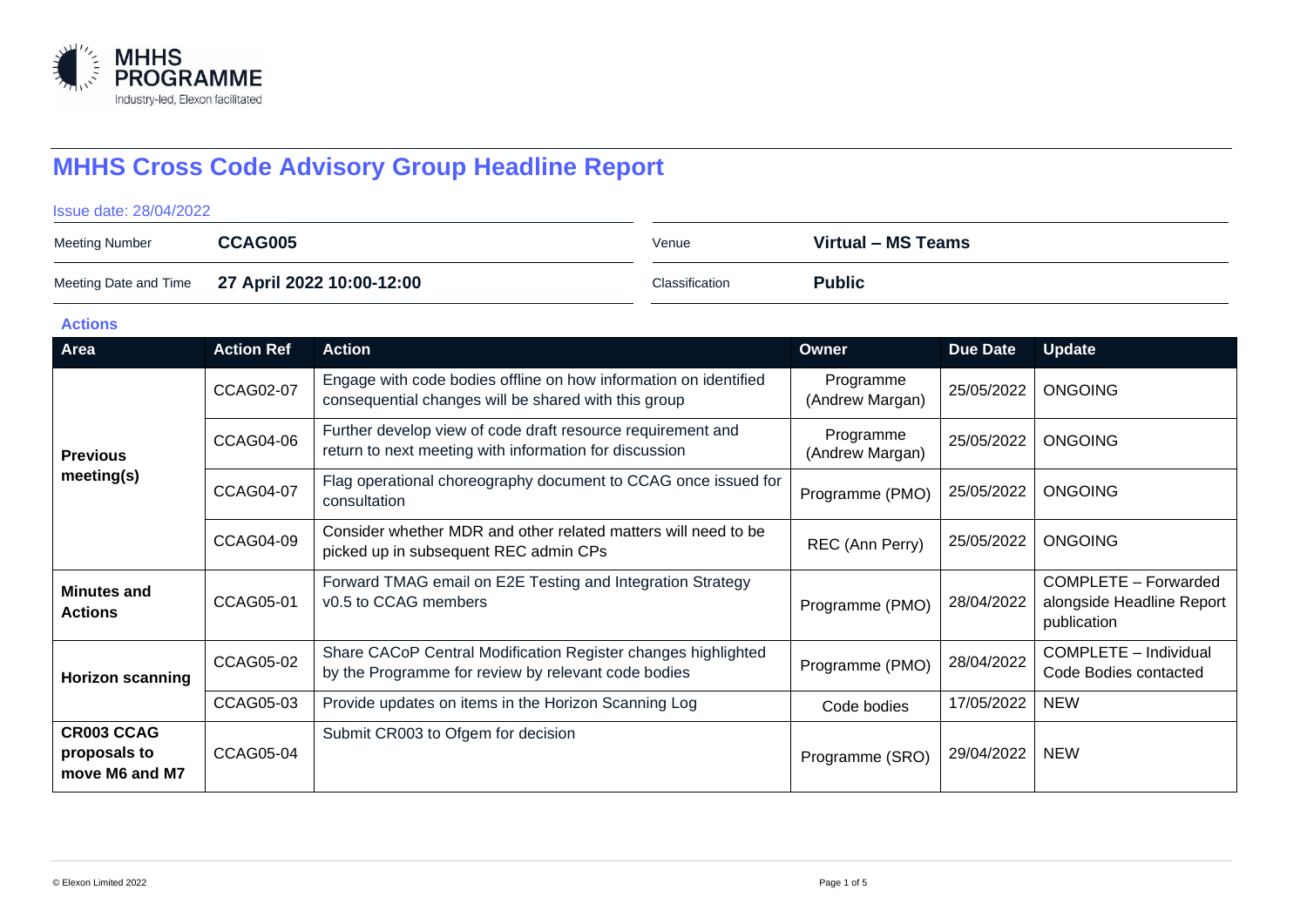| <b>Principles</b>     | CCAG05-06        | Discuss with code bodies how code change documents can be<br>stored in a central location to assist transparency and accessibility<br>post programme completion | Programme<br>(Andrew Margan) | 17/05/2022 | <b>NEW</b>                                                                                                |
|-----------------------|------------------|-----------------------------------------------------------------------------------------------------------------------------------------------------------------|------------------------------|------------|-----------------------------------------------------------------------------------------------------------|
|                       | <b>CCAG05-07</b> | Update drafting principles based on feedback from CCAG                                                                                                          | Programme<br>(Andrew Margan) | 03/05/2022 | <b>NEW</b>                                                                                                |
|                       | <b>CCAG05-08</b> | Add risk to RAID that design documentation may not be sufficient<br>to enable effective translation into code                                                   | Programme (PMO)              | 28/04/2022 | <b>COMPLETE – Risk</b><br>submitted through<br>Programme RAID<br>framework for<br>review/addition to RAID |
|                       | CCAG05-09        | Present code drafting principles to DAG for information                                                                                                         | Programme<br>(Andrew Margan) | 11/05/2022 | <b>NEW</b>                                                                                                |
|                       | <b>CCAG05-10</b> | Provide any further comments on code drafting principles by 03<br>May                                                                                           | <b>CCAG</b> members          | 03/05/2022 | <b>NEW</b>                                                                                                |
| <b>DSP</b> governance | <b>CCAG05-11</b> | Initiate consideration of governance arrangements for parties<br>undertaking the new Data Service Provider (DSP) role                                           | Programme<br>(Jason Brogden) | 17/05/2022 | <b>NEW</b>                                                                                                |
|                       | <b>CCAG05-12</b> | CCAG attendees to provide views on the governance of agents<br>based on the initial options drafted by the Programme                                            | <b>CCAG</b> members          | 17/05/2022 | <b>NEW</b>                                                                                                |

## **Decisions**

| Area                                                | Dec Ref                    | <b>Decision</b>                                |
|-----------------------------------------------------|----------------------------|------------------------------------------------|
| <b>Minutes and</b><br><b>Actions</b>                | CCAG-<br>DEC <sub>10</sub> | Minutes of meeting held 23 March 2022 approved |
| <b>CR003 CCAG</b><br>proposals to<br>move M6 and M7 | CCAG-<br>DEC11             | Submit CR003 to Ofgem for a decision           |

## **RAID Items Discussed**

| <b>RAID</b> area              | <b>Description</b>                                                                                         |
|-------------------------------|------------------------------------------------------------------------------------------------------------|
| <b>Industry Code Drafting</b> | Design documentation may not be sufficient to enable effective translation into code legal text (NEW RISK) |

# **Key Discussion items**

| Area | <b>Discussion</b>                                                  |
|------|--------------------------------------------------------------------|
|      | MHHS Change Request (CR) 001 - Design Baseline Replan to July 2022 |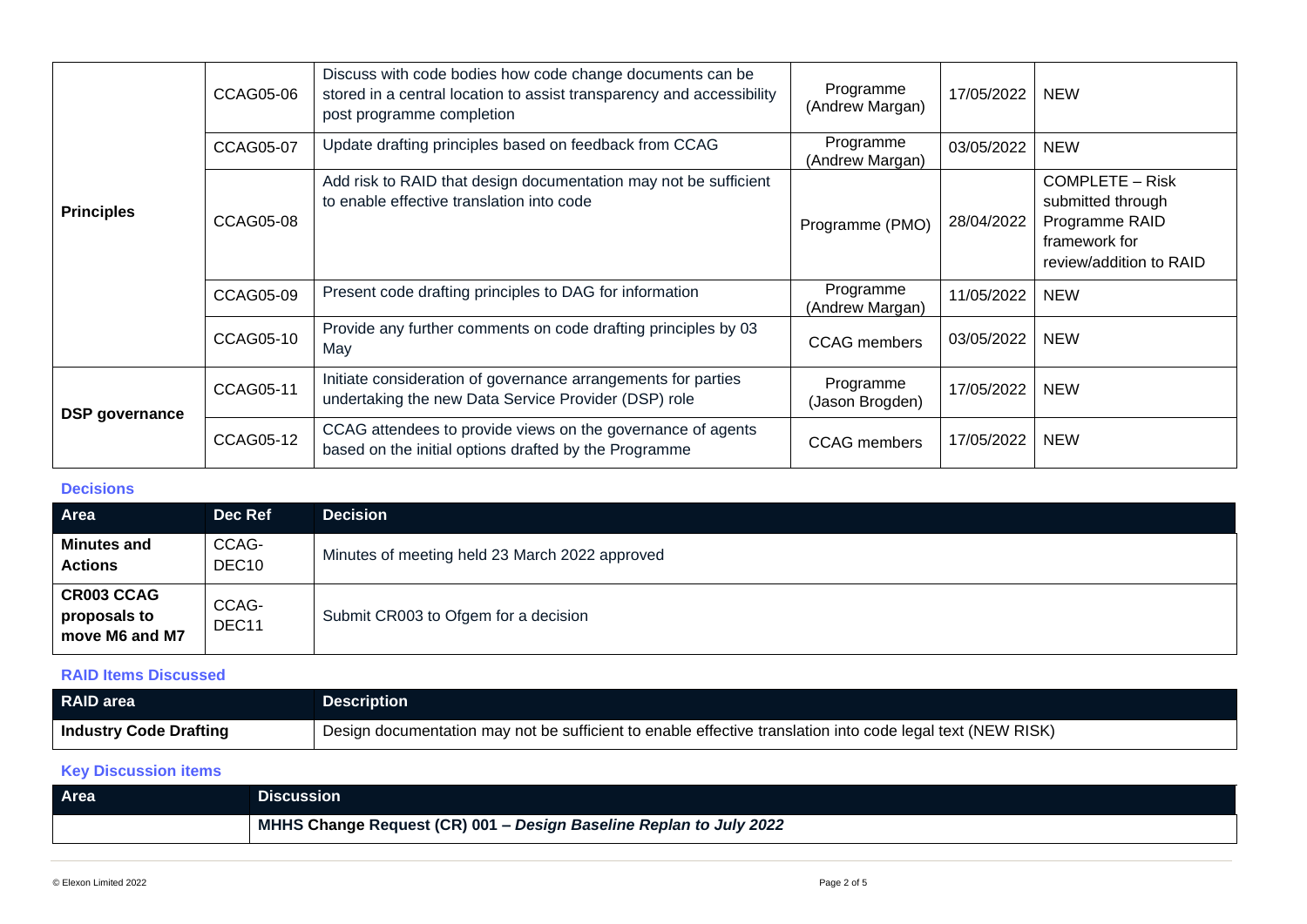| <b>Governance Group</b><br><b>Updates</b>         | The group were advised CR001 had been approved by Ofgem. The change moves the M5 Programme milestone, relating to the delivery of<br>the detailed design baseline, from April 2022 to July 2022. The change will be discussed at the next Programme Steering Group on 04 May<br>2022.                                                                                                                                                                                                                                                                                                                                                                                                                                                                                                       |
|---------------------------------------------------|---------------------------------------------------------------------------------------------------------------------------------------------------------------------------------------------------------------------------------------------------------------------------------------------------------------------------------------------------------------------------------------------------------------------------------------------------------------------------------------------------------------------------------------------------------------------------------------------------------------------------------------------------------------------------------------------------------------------------------------------------------------------------------------------|
|                                                   | <b>E2E Testing and Integration Strategy</b>                                                                                                                                                                                                                                                                                                                                                                                                                                                                                                                                                                                                                                                                                                                                                 |
|                                                   | The draft end-to-end testing strategy document was approved in principle by the Testing and Migration Advisory Group (TMAG) and issued for<br>further comments/objections prior to being baselined as version one on Friday 29 April 2022. Notice was issued via the Programme newsletter,<br>'The Clock', and the document was issued directly to TMAG and Data Working Group (DWG) members. Version 0.3 of the document can be<br>view on the MHHS Portal Testing Documents page. Anyone requiring access to the MHHS Portal is asked to contact<br>PMO@mhhsprogramme.co.uk. There will be further iterations of the document as the Programme progresses, and as such, further opportunity<br>to refine the document.                                                                    |
|                                                   | <b>Test Data Strategy</b>                                                                                                                                                                                                                                                                                                                                                                                                                                                                                                                                                                                                                                                                                                                                                                   |
|                                                   | The DWG recently reissued the draft Test Data Strategy for review, following updates agreed in response to comments received as part of the<br>first review. The deadline for comments is Friday 29 April, and version 0.5 of the document and the testing comments log can be found on the<br>MHHS Portal Testing Documents page. The document will be discussed again at the next DWG meeting on 05 May 2022. This meeting is<br>open to all, and any party interested in attending or receiving the meeting papers should contact PMO@mhhsprogramme.co.uk.                                                                                                                                                                                                                               |
|                                                   | <b>Horizon Scanning Log Process</b>                                                                                                                                                                                                                                                                                                                                                                                                                                                                                                                                                                                                                                                                                                                                                         |
| <b>Horizon Scanning Log</b>                       | The group were advised version one of the CCAG Horizon Scanning Log had been published with the meeting papers, and is now available to<br>update directly or download via the MHHS Portal (see ACTION CCAG05-03).                                                                                                                                                                                                                                                                                                                                                                                                                                                                                                                                                                          |
|                                                   | The CCAG Horizon Scanning Log is intended to help identify, record, and track any code changes which may have an interaction with, or<br>otherwise relate to the MHHS Programme. The log is in the same format as the Code Administration Code of Practice (CACoP) Central<br>Modification Register, and Code Bodies are required to assess whether any code changes should be added to the CCAG log when completing<br>their monthly updates of the CACoP Central Modification Register. Any inputs to the log will then be assessed by the MHHS Programme Design<br>Team in terms of any potential impacts on the MHHS design, and action taken as required. Code bodies are asked to provide any updates to<br>the CCAG Horizon Scanning Log via the MHHS Portal (see ACTION CCAG05-03). |
|                                                   | <b>Code Change Freeze</b>                                                                                                                                                                                                                                                                                                                                                                                                                                                                                                                                                                                                                                                                                                                                                                   |
|                                                   | One CCAG member queried whether there will be a code change freeze to assist in avoiding change congestion when MHHS-related code<br>changes are due for approval/implementation. One Code Body advised that whilst a formal code change freeze was not envisaged, the timing<br>and impacts of other code changes in progress concurrently with MHHS-related changes would be considered as part of code approval<br>processes and implementation timelines.                                                                                                                                                                                                                                                                                                                               |
| <b>CR003 CCAG Proposal</b><br>to Change M6 and M7 | An overview of the Impact Assessment responses to CR003 CCAG proposals to change M6 and M7 was provided. 32 responses were received,<br>with the majority of respondents supporting the change. Some responses contained caveats on the detailed arrangements and plan for code<br>drafting, and several parties abstained.                                                                                                                                                                                                                                                                                                                                                                                                                                                                 |
|                                                   | The group was advised CR003 is necessary to move the M6 and M7 milestones, relating to the delver of code drafting and enactment of Ofgem<br>powers, following the moving of the M5 milestone under CR001. CR003 seeks to move the M6 and M7 milestones to nine and ten months<br>respectively after M5.                                                                                                                                                                                                                                                                                                                                                                                                                                                                                    |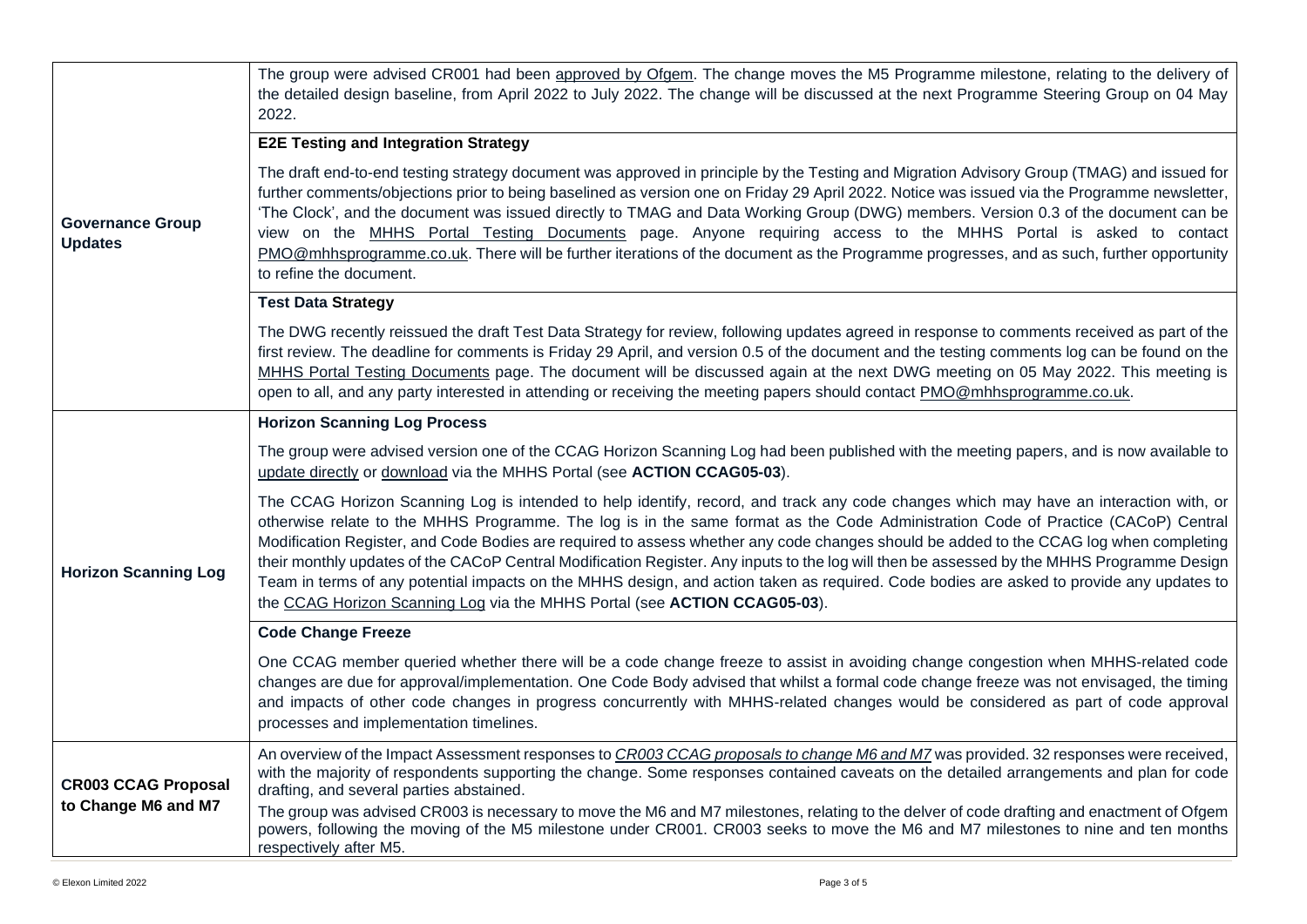|                                                           | The group discussed several aspects of the detailed code drafting plan, noting that whilst it was acknowledged the deadlines for M6 and M7<br>must move, it may not be entirely clear when they should move to until the detailed code drafting plan is known and agreed. One party noted<br>the latest code drafting plan included increased periods of review and this may be material to the deployment of resources and the timeframe<br>for delivery of M6. The group were advised there will be a further opportunity to consider the deadlines for M6 and M7 during the Programme<br>replanning activity due to take place in the three months after M5, where the dates of all future milestones will be assessed in light of the<br>detailed design baseline being published.                                                                                                                               |
|-----------------------------------------------------------|----------------------------------------------------------------------------------------------------------------------------------------------------------------------------------------------------------------------------------------------------------------------------------------------------------------------------------------------------------------------------------------------------------------------------------------------------------------------------------------------------------------------------------------------------------------------------------------------------------------------------------------------------------------------------------------------------------------------------------------------------------------------------------------------------------------------------------------------------------------------------------------------------------------------|
|                                                           | The group were asked for views on whether CR003 should be recommended to Ofgem for approval. Ten CCAG members supported the<br>change, with three abstaining, and none not in support. As such, the CCAG Chair, who is also the Senior Responsible Owner (SRO) of the<br>MHHS Programme, determined the change should be recommended for approval to Ofgem.                                                                                                                                                                                                                                                                                                                                                                                                                                                                                                                                                          |
|                                                           | CR003 will be submitted to Ofgem for a decision, with a recommendation from CCAG that it be approved (see ACTION CCAG05-04)                                                                                                                                                                                                                                                                                                                                                                                                                                                                                                                                                                                                                                                                                                                                                                                          |
| <b>Code Drafting</b><br><b>Principles and</b><br>Approach | The group discussed several draft principles proposed by the Programme to guide the approach to code drafting. The group discussed several<br>potential additions and clarifications to the draft principles, and the Programme agreed to update these and re-present at the next CCAG<br>meeting on Wednesday 25 May 2022 (see ACTION CCAG05-07).                                                                                                                                                                                                                                                                                                                                                                                                                                                                                                                                                                   |
|                                                           | Potential challenges with the clarity or application of the draft principles were discussed. One party expressed a concern over whether the<br>design baseline and supporting documentation would be of sufficient quality to enable effective translation into code legal text. The Programme<br>agreed to add this as a risk to the central Programme RAID Log (see ACTION CCAG05-08). The group agreed the draft principles should be<br>reviewed by the Design Advisory Group (DAG) for awareness given that code drafting will be based on the design owing to MHHS being a<br>design-led programme (see ACTION CCAG05-09). CCAG members were asked to provide any further comments on the proposed code<br>drafting principles by close of business Tuesday 03 May 2022 to enable these to be published with the DAG papers for review at the next<br>meeting on Wednesday 11 May 2022 (see ACTION CCAG05-10). |
|                                                           | The group discussed how qualification will operate and were advised parties will be qualified based on the design, rather than based on code<br>drafting. One member expected there would be a potential need to revisit elements of the design once it has been translated into code legal<br>text and consulted upon. A question was also raised regarding how testing architecture and other enduring elements would be managed follow<br>completion of the Programme. It was agreed this matter will require further consideration as the Programme progresses and may have a<br>bearing on code change requirements.                                                                                                                                                                                                                                                                                            |
|                                                           | The current detailed code drafting plan was presented, with parties noting this is progressing well. It was noted some recent updates to the<br>plan now stipulate that certain elements of code drafting will occur in parallel, and one member highlighted this may increase the resource<br>requirement and associated cost. The group were advised the updated plan now contained additional review cycles meaning some actions<br>would need to happen in parallel rather than in sequence to ensure code drafting is delivered on time. The next actions required to further<br>optimise the plan are for Code Bodies to establish their resourcing plans, and for this to act as an input of the plan. The current plan provides<br>an initial view of the topic areas that will be subject to code change to support the consideration of resourcing requirements and complexity.                            |
|                                                           | Regarding consultation, there are several junctures for mini-consultations and review cycles within the code drafting plan, and it is intended a<br>'mop-up' consultation will be carried out at the end of the drafting process.                                                                                                                                                                                                                                                                                                                                                                                                                                                                                                                                                                                                                                                                                    |
| <b>Data Service Provider</b><br>Governance                | The CCAG discussed the new Data Service Provider (DSP) role that will be created as a result of the MHHS Programme and noted this is a<br>new role that does not currently exist. It will be a requirement that parties undertaking this role pass qualification, and there is a question over<br>how this role will be governed, and whether such parties should be required to become signatories to code. Whilst not necessarily a discussion<br>specifically for the CCAG, as the matter affects several areas including design, code drafting, and qualification, several members agreed it was<br>prudent to initiate discussion on this matter now (see ACTIONS DAG05-11 and DAG05-12).                                                                                                                                                                                                                       |
| <b>SEC MP162</b><br><b>Implications on MDR</b>            | A representative of the Data Communication company (DCC) advised that, in relation to Smart Energy Code (SEC) Modification Proposal (MP)<br>162, a new term would be required in the SEC to describe the new Meter Data Retrieval (MDR) Service. The group discussed two options for<br>this description, with one being specific and the other being more general. The group agreed the more general description was the current<br>preference.                                                                                                                                                                                                                                                                                                                                                                                                                                                                     |